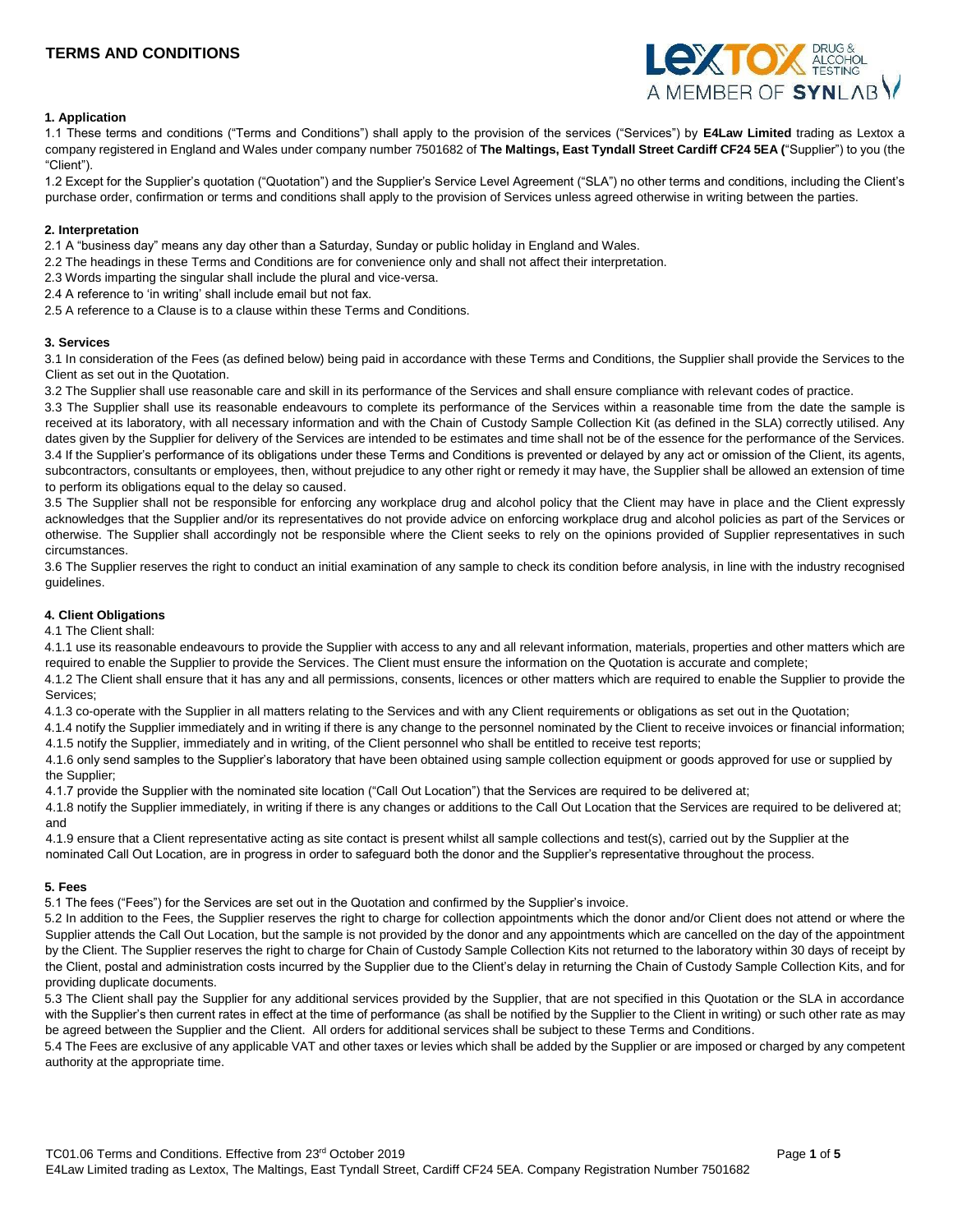

# **6. Quotation, Contract and Variation**

6.1 The Client may request an estimate of Fees in respect of the Services by completing the Supplier's quotation request form available online at the Supplier's website.

6.2 On receipt by the Client of the Quotation, Terms and Conditions and SLA, the Client agrees to enter into a contract for the provision of Services (subject to the Terms and Conditions) by providing Supplier with written acceptance of the Quotation.

6.3 Where split invoices are requested between multiple Clients, each Client must accept their respective Quotation and liability for their share of the total Fees in writing before the Services will commence.

6.4 The Quotation is valid for a period of 30 days only unless expressly withdrawn by the Supplier at an earlier time.

6.5 The Supplier may cancel the order for the Services for any reason prior to the Client's acceptance (or rejection) of the Quotation.

6.6 If the Client wishes to vary any details of the Services ordered it must notify the Supplier in writing as soon as possible. The Supplier shall use its reasonable endeavours to make any required changes and the additional costs in respect of the variation of the Services shall be invoiced to the Client. If the Client refuses to accept delivery for any reason or if delivery is late because the Client has not provided necessary information or instructions, the Services will be deemed to have been completed and/or delivered (as applicable).

6.7 If, due to circumstances beyond its control, including receipt of a sample which is underweight or insufficient length, the Supplier has to make any change in the Services or the arrangements relating to the provision thereof, it shall notify the Client as soon as possible. The Supplier shall endeavour to keep any such changes to a minimum and shall seek to offer the Client arrangements as close to the Quotation as is reasonably possible in the circumstances.

# **7. Payment**

7.1 Following the Client's acceptance of the Quotation, the Supplier shall invoice the Client for the Fees on the invoice dates set out in the Quotation or on completion of the Services, whichever is the earlier.

7.2 The Client shall pay the Fees due, without set off or counter claim, within 30 days of the date of the Supplier's invoice or otherwise in accordance with any credit terms agreed between the Supplier and the Client as part of the Quotation. Time for payment by the Client shall be of the essence.

7.3 If the Client fails to make payment within the period set out in Clause 7.2, the Supplier may charge the Client interest at the rate of 5% per annum above the HSBC base rate from time to time on the amount outstanding until payment is received in full, whether before or after judgement.

7.4 If the Client fails to make payment within the period set out in Clause 7.2, the Supplier may suspend the provision of the Services and cancel any future Services which may have been ordered by, or otherwise arranged with, the Client.

7.5 No payment shall be deemed to be received until the Supplier has received cleared funds. Receipts for payment will be issued by the Supplier only at the Client's written request.

7.6 All payments must be made in GBP unless specified in the Quotation or as agreed in writing between the Supplier and the Client.

# **8. Sub-Contracting**

8.1 The Supplier shall be free to sub-contract the provision of the Services (or any part thereof) and Client agrees that any consent, authorisations and licenses given to the Supplier shall apply to such sub-contractor.

8.2 Where the Supplier sub-contracts the provision of the Services or any part thereof it shall ensure that any and all sub-contractors are skilled to the required standard in the relevant practices and shall not pass any additional charges that may be incurred through the Supplier's use of such sub-contractors on to the Client.

8.3 Where the provision of Services or any part thereof is supplied by an authorised sub-contractor that provision will be undertaken under the conditions of the sub-contractors own SLA.

# **9. Termination**

9.1 Either party may terminate the provision of the Services immediately if:

- (a) the other party commits a material breach of its obligations under these Terms and Conditions and (if such a breach is remediable) fails to remedy that breach within 30 days of that party being notified in writing of the breach;
- (b) the other party suspends, or threatens to suspend, payment of its debts or is unable to pay its debts as they fall due or admits inability to pay its debts or (being a company) is deemed unable to pay its debts within the meaning of section 123 of the Insolvency Act 1986 or (being an individual) is deemed either unable to pay its debts or as having no reasonable prospect of so doing, in either case, within the meaning of section 268 of the Insolvency Act 1986 or (being a partnership) has any partner to whom any of the foregoing apply
- (c) the other party is or becomes the subject of a bankruptcy order or takes advantage of any other statutory provision for the relief of insolvent debtors;
- (d) the other party commences negotiations with all or any class of its creditors with a view to rescheduling any of its debts, or makes a proposal for or enters into any compromise or arrangement with its creditors;
- (e) the other party convenes any meeting of its creditors, enters into voluntary or compulsory liquidation, has a receiver, manager, administrator or administrative receiver appointed in respect of its assets or undertakings or any part thereof;
- (f) any documents are filed with the court for the appointment of an administrator in respect of the other party;
- (g) notice of intention to appoint an administrator is given by the other party or any of its directors or by a qualifying floating charge holder or a resolution is passed or petition presented to any court for the winding up of the other party or for the granting of an administration order in respect of the other party, or any proceedings are commenced relating to the insolvency or possible insolvency of the other party;
- (h) any event occurs or proceeding is taken with respect to the other party in any jurisdiction to which it is subject that has an effect equivalent or similar to any of the events mentioned in Clause 9.1 (b) to (f) inclusive;
- (i) the other party suspends or ceases, or threatens to suspend or cease, to carry on all or a substantial part of its business; or
- (j) the other party (being an individual) dies or, by reason of illness or incapacity (whether mental or physical), is incapable of managing his own affairs or becomes a patient under any mental health legislation.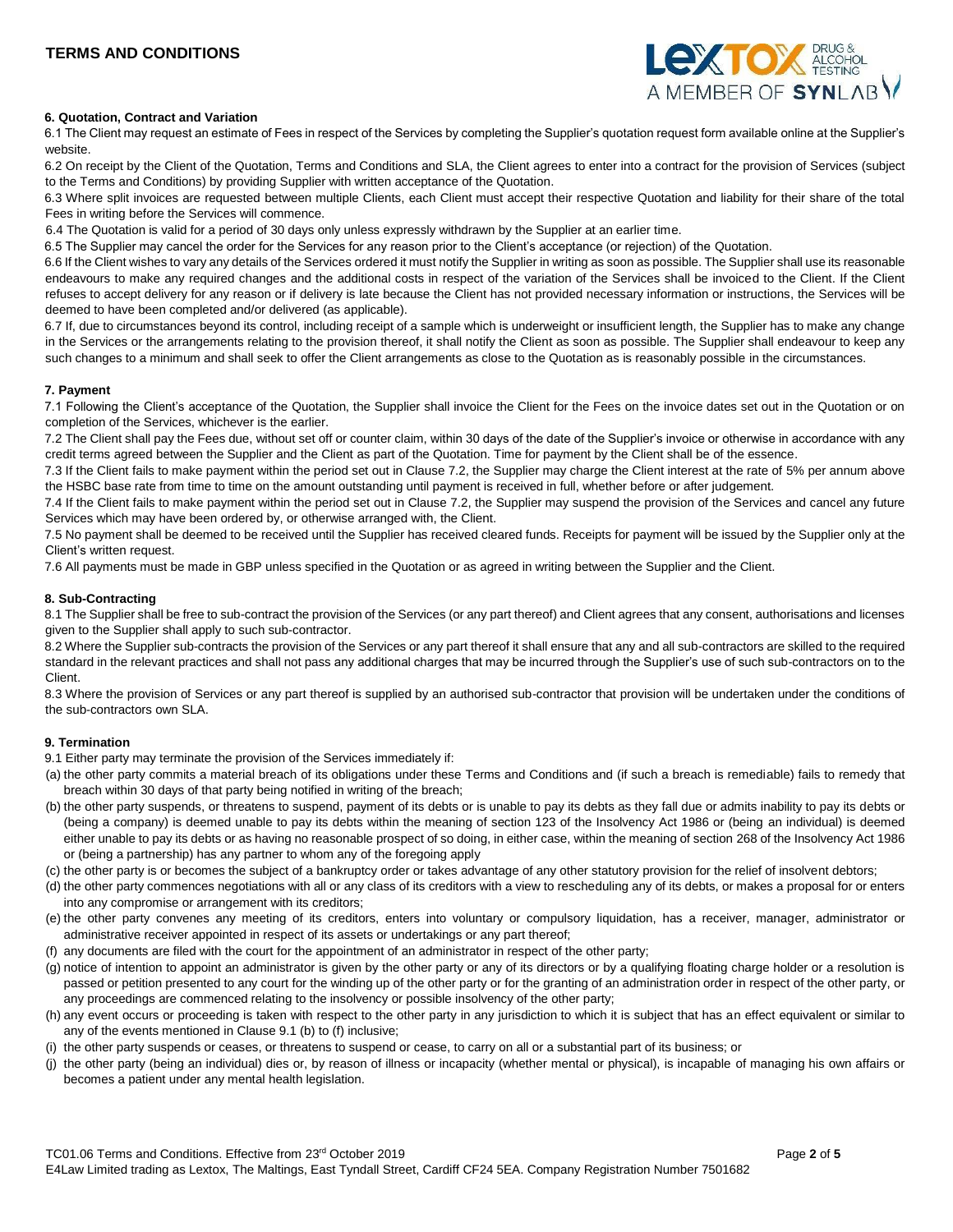

9.2 Without limiting its other rights or remedies, the Supplier may terminate these Terms and Conditions with immediate effect by giving written notice to the Client if the Client fails to pay any amount on the due date for payment.

9.3 On termination of these Terms and Conditions for any reason:

(a) the Client shall immediately pay to the Supplier all of the Supplier's outstanding unpaid invoices and interest and, in respect of Services supplied but for which no invoice has been submitted, the Supplier shall submit an invoice, which shall be payable by the Client immediately on receipt;

(b) the accrued rights, remedies, obligations and liabilities of the parties as at expiry or termination shall not be affected, including the right to claim damages in respect of any breach of the Terms and Conditions which existed at or before the date of termination or expiry; and

(c) clauses which expressly or by implication have effect after termination shall continue in full force and effect.

#### **10. Intellectual Property**

10.1 The Supplier reserves and owns all intellectual property rights which subsist in the products of, or in connection with, the provision of the Services. The Supplier reserves the right to take such action as may be appropriate to restrain or prevent the infringement of such intellectual property rights.

10.2 Subject to the receipt of all Fees due to it, the Supplier grants the Client or shall procure the direct grant to the Client of a fully paid-up, worldwide, nonexclusive, royalty-free, irrevocable licence to copy and modify test reports delivered by the Supplier in connection with the Services for the purposes connected with the Client receiving and using the test reports in its business or in any legal proceedings or investigation connected with its business.

10.3 The Client may sub-license the rights granted in clause 10.2 on the same terms to third parties without the prior written consent of the Supplier, provided that those third parties have entered into appropriate confidentiality undertakings with the Client in respect of information contained within the test reports, equivalent to those obligations of confidentiality as are required of the Client under the terms of this agreement.

10.4 The rights granted in clause 10.2 shall cease immediately upon expiry of this agreement or where the Services cease to be provided.

# **11. Liability and Indemnity**

11.1 The Supplier will not by reason of any representation, implied warranty, condition or other term, or any duty at common law or under these Terms and Conditions, be liable, whether in contract, tort (including negligence) breach of statutory duty, or otherwise for any loss of profit or any indirect, special or consequential loss, damage, costs, expenses or other claims (whether caused by the Supplier's employees, agents or otherwise) in connection with its provision of the Services or the performance of any of its other obligations under these Terms and Conditions or the quotation or with the use by the Client of the Services supplied.

11.2 Subject to Clause 11.1 and 11.4 the Supplier's total liability arising from performance of the Services in any 12 month period, commencing on the date on which the first of the Goods and/or Services are provided, and the anniversary thereof in each year shall be limited to the amount of the Fees paid by the Client in respect of the Services in respect of which the Supplier's liability has arisen within that 12 month period.

11.3 The Supplier shall not be liable to the Client or be deemed to be in breach of these Terms and Conditions by reason of any delay in performing, or any failure to perform, any of the Supplier's obligations if such delay or failure is due to the Clients failure to comply with clause 4 or any cause beyond the Supplier's reasonable control.

11.4 The Client shall indemnify the Supplier against all damages, costs, claims and expenses suffered by the Supplier arising from any loss or damage to any equipment (including that belonging to third parties) caused by the Client or its agents or employees.

11.5 Nothing in these Terms and Conditions shall limit or exclude the Supplier's liability for death or personal injury caused by its negligence, or the negligence of its employees, agents or subcontractors, or for any other matters for which it would be unlawful to exclude or limit liability.

11.6 Except as set out in these Terms and Conditions, all warranties, conditions and other terms implied by statute or common law are, to the fullest extent permitted by law, excluded from these Terms and Conditions.

11.7 This clause 11 shall survive termination of these Term and Conditions.

11.8 The Supplier and Client do not intend any term of this agreement to be enforceable by any other party under the Contract (Rights of Third Parties) Act 1999.

# **12. Confidentiality**

12.1 A party ("Receiving Party") shall keep in strict confidence all technical or commercial know-how, specifications, inventions, processes or initiatives which are of a confidential nature and have been disclosed to the Receiving Party by the other party ("Disclosing Party"), its employees, agents or subcontractors, and any other confidential information concerning the Disclosing Party's business or its products or its services which the Receiving Party may obtain. The Receiving Party shall restrict disclosure of such confidential information to such of its employees, agents or subcontractors as need to know it for the purpose of discharging the Receiving Party's obligations under these Terms and Conditions, and shall ensure that such employees, agents or subcontractors are subject to obligations of confidentiality corresponding to those which bind the Receiving Party. This Clause 12 shall survive termination of these Terms and Conditions.

# **13. Data Protection**

13.1 Both parties will comply with all applicable requirements of the Data Protection Legislation. This clause 13 is in addition to, and does not relieve, remove or replace, a party's obligations or rights under the Data Protection Legislation. In this *Clause 1*, **Applicable Laws** means (for so long as and to the extent that they apply to the Supplier) the law of the European Union, the law of any member state of the European Union and/or Domestic UK Law; and **Domestic UK Law** means the UK Data Protection Legislation and any other law that applies in the UK.

13.2 The parties acknowledge that for the purposes of the Data Protection Legislation, the Client is the Controller and the Supplier is the Processor and the Quotation and the SLA sets out the scope, nature and purpose of processing by the Supplier, the duration of the processing and the types of Personal Data and categories of Data Subject.

13.3 Without prejudice to the generality of *Clause 13.1*, the Client will ensure that it has all necessary appropriate consents and notices in place to enable lawful transfer of the Personal Data to the Supplier for the duration and purposes of this agreement.

13.4 Without prejudice to the generality of *Clause 13.1*, the Supplier shall, in relation to any Personal Data processed in connection with the performance by the Supplier of its obligations under this agreement: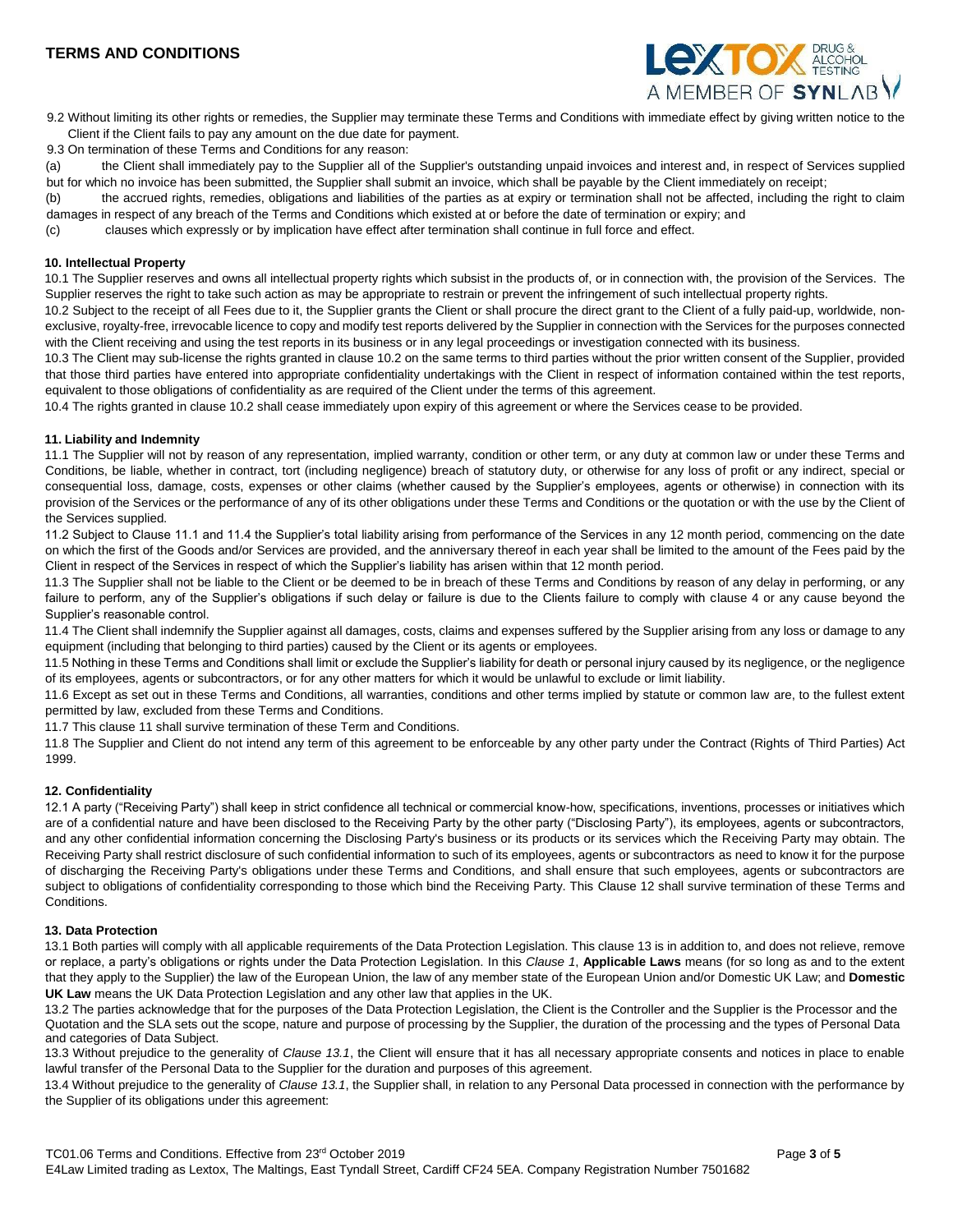# **TERMS AND CONDITIONS**



- **(a)** process that Personal Data only on the documented written instructions of the Client set out in the Quotation and the SLA (or as communicated by the Client in writing) unless the Supplier is required by Applicable Laws to otherwise process that Personal Data. Where the Supplier is relying on laws of a member of the European Union or European Union law as the basis for processing Personal Data, the Supplier shall promptly notify the Client of this before performing the processing required by the Applicable Laws unless those Applicable Laws prohibit the Supplier from so notifying the Client;
- **(b)** ensure that it has in place appropriate technical and organisational measures to protect against unauthorised or unlawful processing of Personal Data and against accidental loss or destruction of, or damage to, Personal Data, appropriate to the harm that might result from the unauthorised or unlawful processing or accidental loss, destruction or damage and the nature of the data to be protected, having regard to the state of technological development and the cost of implementing any measures (those measures may include, where appropriate, pseudonymising and encrypting Personal Data, ensuring confidentiality, integrity, availability and resilience of its systems and services, ensuring that availability of and access to Personal Data can be restored in a timely manner after an incident, and regularly assessing and evaluating the effectiveness of the technical and organisational measures adopted by it);
- **(c)** ensure that all personnel who have access to and/or process Personal Data are obliged to keep the Personal Data confidential; and
- **(d)** not transfer any Personal Data outside of the European Economic Area unless the prior written consent of the Client has been obtained and the following conditions are fulfilled:
- **(i)** the Client or the Supplier has provided appropriate safeguards in relation to the transfer;
- **(ii)** the data subject has enforceable rights and effective legal remedies;
- **(iii)** the Supplier complies with its obligations under the Data Protection Legislation by providing an adequate level of protection to any Personal Data that is transferred; and
- **(iv)** the Supplier complies with reasonable instructions notified to it in advance by the Client with respect to the processing of the Personal Data;

**(e)** assist the Client, at the Client's cost, in responding to any request from a Data Subject and in ensuring compliance with its obligations under the Data Protection Legislation with respect to security, breach notifications, impact assessments and consultations with supervisory authorities or regulators;

**(f)** notify the Client without undue delay on becoming aware of a Personal Data Breach;

**(g)** at the written direction of the Client, delete or return Personal Data and copies thereof to the Client on termination of the agreement unless required by Applicable Law to store the Personal Data; and

**(h)** maintain complete and accurate records and information to demonstrate its compliance with this clause 13.4 and allow for audits by the Client or the Client's designated auditor and immediately inform the Client if, in the opinion of the Supplier, an instruction infringes the Data Protection Legislation.

13.5 The Client consents to the Supplier appointing approved sub-contractors for the provision of the Services which may result in the sub-contractor becoming a third-party processor of Personal Data under this agreement. The Supplier confirms that it has entered or (as the case may be) will enter with the third-party processor into a written agreement incorporating terms which are substantially similar to those set out in this clause 13 and which the Supplier confirms reflect and will continue to reflect the requirements of the Data Protection Legislation. As between the Client and the Supplier, the Supplier shall remain fully liable for all acts or omissions of any third-party processor appointed by it pursuant to this clause 13.

#### **14. Force Majeure**

14.1 Neither party shall be liable for any failure or delay in performing their obligations where such failure or delay results from any cause that is beyond the reasonable control of that party. Such causes include, but are not limited to: power failure, internet service or utility supplier failure, industrial action, civil unrest, fire, flood, storms, earthquakes, acts of terrorism, acts of war, governmental action or any other event that is beyond the control of the party in question.

### **15. Communications**

15.1 All notices under these Terms and Conditions shall be in writing and signed by, or on behalf of, the party giving notice (or a duly authorised officer of that party).

15.2 Notices shall be deemed to have been duly given:

(a) on the date and time that the delivery courier's receipt is signed, if delivered by courier or other messenger (including registered mail) during the normal business hours of the recipient;

- (b) the next business day after transmission, if transmitted by fax or email and a successful transmission report or return receipt is generated;<br>(c) on the second business day following sending by pre-paid or first class
- on the second business day following sending by pre-paid or first class post or recorded delivery; or

(d) on the tenth business day following mailing, if mailed by airmail.

15.3 All notices under these Terms and Conditions shall be addressed to the most recent address, email address or fax number notified to the other party.

#### **16. No Waiver**

16.1 A waiver of any right under these Terms and Conditions is only effective if it is in writing and shall not be deemed to be a waiver of any subsequent breach or default. No failure or delay by a party in exercising any right or remedy under these Terms and Conditions or by law shall constitute a waiver of that or any other right or remedy, nor preclude or restrict its further exercise. No single or partial exercise of such right or remedy shall preclude or restrict the further exercise of that or any other right or remedy.

16.2 Unless specifically provided otherwise, rights arising under these Terms and Conditions are cumulative and do not exclude rights provided by law.

#### **17. General**

17.1 Severance: In the event that one or more of these Terms and Conditions is found to be unlawful, invalid or otherwise unenforceable, that / those provisions shall be deemed severed from the remainder of these Terms and Conditions (which shall remain valid and enforceable).

17.2 No partnership: Nothing in the Contract is intended to, or shall be deemed to, constitute a partnership or joint venture of any kind between any of the parties, nor constitute any party the agent of another party for any purpose. No party shall have authority to act as agent for, or to bind, the other party in any way.

17.3 Variation: Except as set out in these Terms and Conditions, any variation, including the introduction of any additional terms and conditions, shall only be binding when agreed in writing and signed by the Supplier.